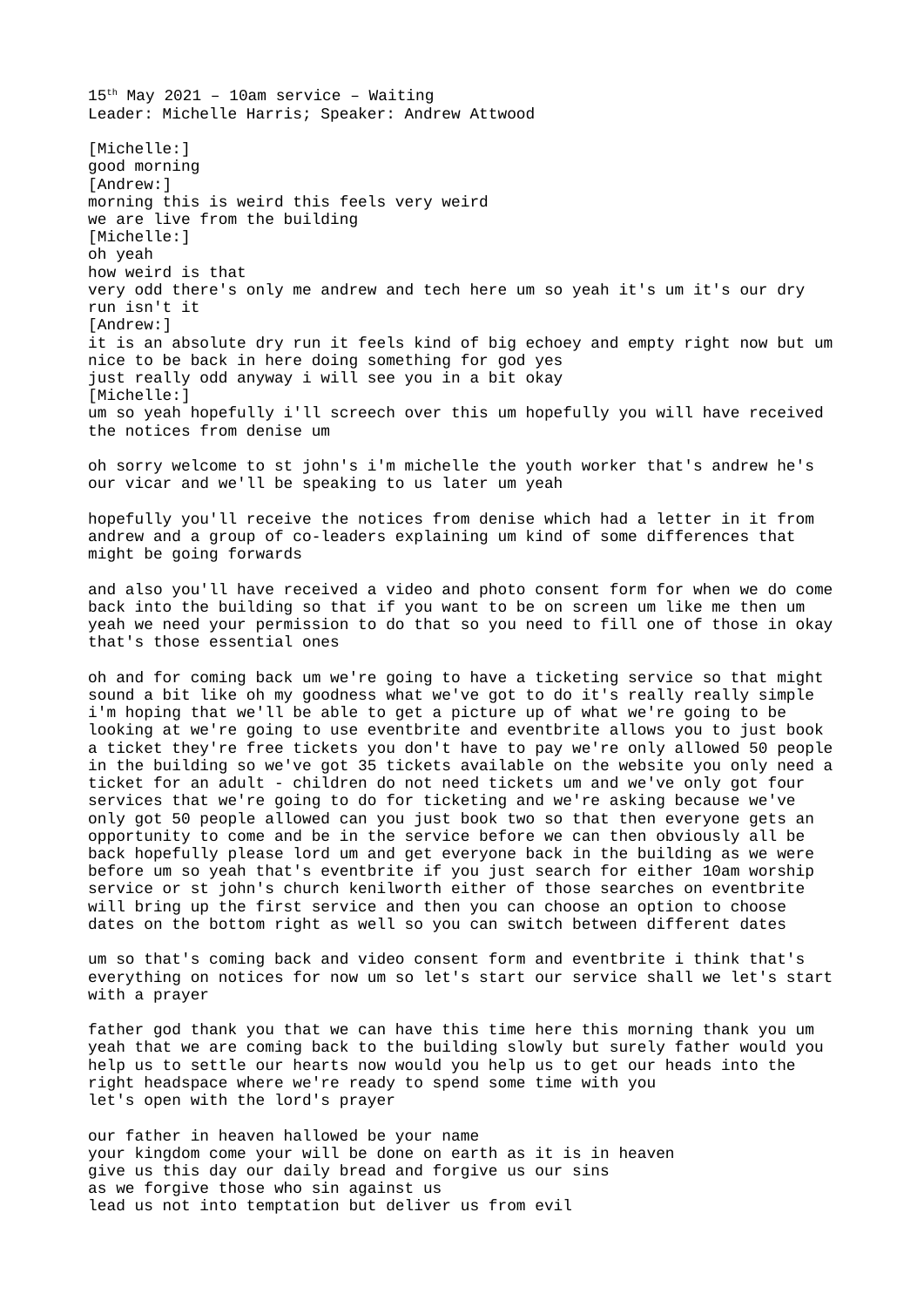for the kingdom the power and the glory are yours now and forever amen

um i was doing lectio 365 this morning and i just wanted to read the little bit that they started with because i really liked it so they read from psalm 51 verses 10 to 12.

create in me a pure heart oh god and renew a steadfast spirit within me do not cast me from your presence or take your holy spirit from me restore to me the joy of your salvation and grant me a willing spirit to sustain me

right um our theme for this morning is about waiting and so i thought i'd do ye a little task so i want you to close your eyes in a minute um and i'm gonna set a timer and i want you to try and work out when it gets to a minute um i mean i don't know how good you are at guessing time i'm generally not very good i'm going to give you a go and see how it goes so on your marks and when you think it's time you know to know either need to put your hand up or to stand up i don't mind which your choice i can't see you anyway um so yeah on your marks get set go

i'm not going to stay quiet the whole time because that will kind of make it really easy and you won't get distracted whereas the more that i talk the more that you'll be distracted and especially if i do things like throwing in some numbers like 15 or 10 or 2 or 36 or [Music] or i can ask you about your holiday like where are you going has anyone got a holiday booked i don't know i mean we're going on holidays some in august going to a lovely cornwall have you got anywhere planned how's the counting going have you lost count yet how good are you at waiting when i was a kid and i used to wait i'd quite often like when i was little little i'd lie on the safer and put my feet in the air and like just be waiting and waiting because it feels like forever like a minute feels like a really really really long time but like other times it goes really really quickly

now yeah that's the minute i just gave andrew heart attack so yeah i don't know how good your waiting skills are like i say when i was little well actually quite often now i get quite rubbish at waiting i don't like waiting especially when i don't know what's coming or if i do know what's coming like we're moving house soon and i know i'm really looking forward to moving house and i know it's going to be exciting but oh my goodness the waiting whilst we're waiting for the paperwork to go through there's a long wait um anyway right so let's have some worship let's focus our hearts on guard our eyes on god and yeah we're going to sing

[Music: Hosanna (Praise is Rising)]

[Music: if faith can move the mountains]

amen so we've got our reading and then andrew's going to come and speak to us acts chapter 1 verses 1 to 10.

in my former book theophilus i wrote about all that jesus began to do and to teach until the day he was taken up to heaven after giving instructions through the holy spirit to the apostles he had chosen after his suffering he presented himself to them and gave many convincing proofs that he was alive he appeared to them over a period of 40 days and spoke about the kingdom of god on one occasion while he was eating with them he gave them this command do not leave jerusalem but wait for the gift my father promised which you have heard me speak about for john baptized with water but in a few days you will be baptized with the holy spirit then they gathered around him and asked him lord are you at this time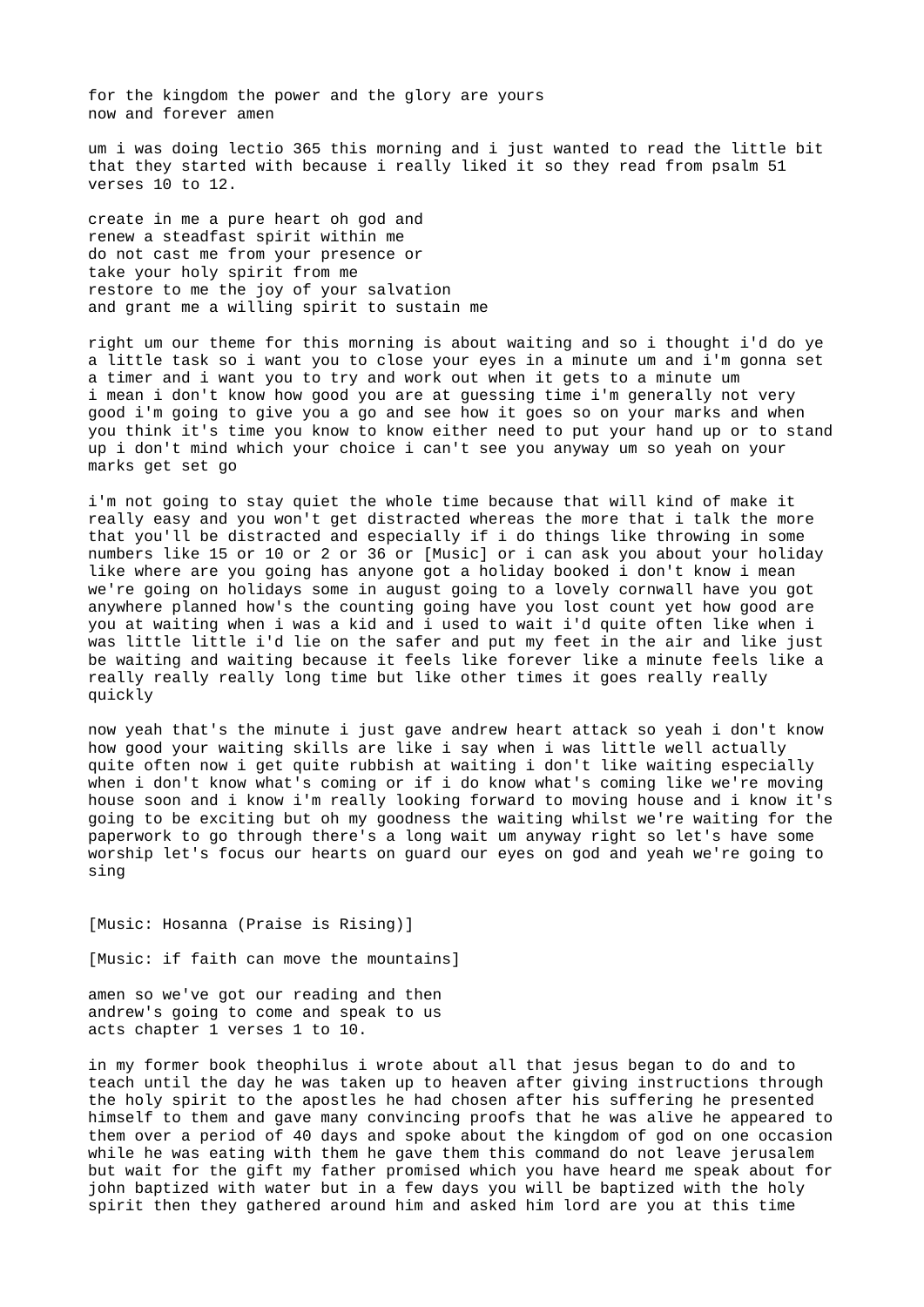going to restore the kingdom to israel he said to them it's not for you to know the times or dates the father has set by his own authority but you will receive power when the holy spirit comes on you and you will be my witnesses in jerusalem and in all judea and samaria and to the ends of the earth after he had said this he was taken up before their very eyes and a cloud hid him from their sight they were looking intently up into the sky as he was going when suddenly two men dressed in white stood beside them men of galilee they said why do you stand here looking into the sky this same jesus who has been taken from you into heaven will come back in the same way you have seen him go into heaven

can i pray for you before you start [Andrew:] yeah please [Michelle:] father god thank you for andrew thank you for the time and the preparation that he's put into his talk today father would you use him now to speak through speak your words would you speak through him would you use him would you bless him as he speaks to us amen [Andrew:] amen thank you michelle

i was thinking this morning this is going to be my last online only talk goodness knows for how long maybe there'll be other things in the future but it feels like coming to the end of a very strange season just to add a brief notice before i get into the talk michelle mentioned communications that have already been sent out there's going to be an additional letter that is going to go out to the whole church um describing in a bit more detail what we're expecting to be doing in practice at our 10am services because it is going to be different in conjunction with talking with wardens and co-leaders we really want to do something different to focus on the presence of god and on what he wants to do amongst us so it is going to be different and the piece of paper the document should get you ready in anticipation for that inevitably um the first four weeks are going to be unusual anyway because it's still social distance we're going to be spread out in a different kind of way but it's nevertheless going to be steps towards a different way of being church on sundays so that will be sent to you at some point this week

so the subject of waiting uh even even just now while we were listening to uh the songs there it dawned on me when i first became a christian at the age of 19 the very first thing jesus ever said to me was andrew you've finally come home and i thought he'd been waiting for me he'd been waiting for years for me in other words it's in god's own nature to wait and to long for something and to desire something and in that instance it was longing and waiting for me to turn around to him so the subject of waiting is part of our god-given design the passage that michelle read earlier is describing jesus departure his physical departure from the 12 and 120 who are mentioned later and it's preparing them for the coming of the holy spirit

now let me just deconstruct that a moment and give you a bit of background jesus had invested three whole years with the twelve in particular perfect discipleship training absolutely perfect preparation for what he wanted them to do in his absence effectively to make disciples just like he had been making disciples that's what you read in the great commission so they're really ready they're trained up but the command on his ascension is not to go straight away but to wait first and this is a key feature of jesus call to all disciples you're not simply sent to go in your own strength you're commanded to wait to be empowered because he's sending them out as his witnesses and if there's no power in the witness it goes nowhere

so jesus was preparing his people to be led by the holy spirit like he had done and that that would be the new mode for church now they'd been watching this for the whole of the three years that they'd been with him they'd seen an empowered spirit-filled man doing it so they knew what it looked like they knew what it looked like to be able to move and speak and act and heal and perform miracles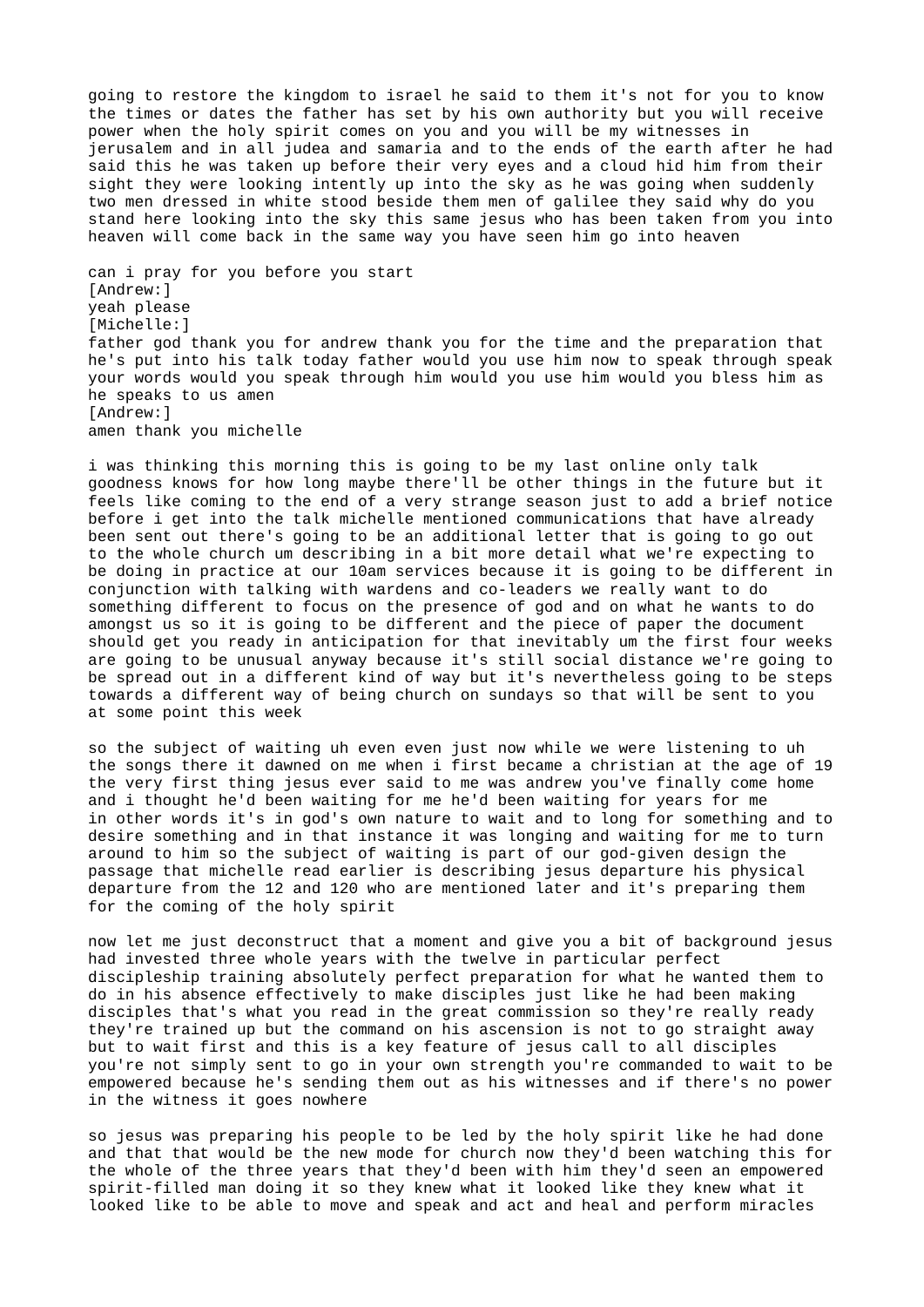and lead people into a relationship with god they knew what that looked like and they'd even had a small taste of it when he'd sent them out on those early forays to try it for themselves and he'd authorized them and they'd experienced something of that power but they hadn't been filled in the way that jesus was expecting a complete and fulfilling of the holy spirit

so for jesus this was an essential it wasn't an add-on it wasn't something as a kind of an afterthought that they might need this was absolutely a command and a given when i ever read these accounts of the command to wait and then what happened next it always makes me reflect on my own sense of power or lack of power in my witness

and i wondered if at this particular time in western uk church history we are being described if you like or redescribed as being quite powerless compared to how we felt at other times i don't know how you feel in terms of your ability to influence around you your ability to say things that are heard or maybe in the media it's forever voices that are saying critical things of things to do with the faith or church or christianity in general

do you struggle in your reaching out how effective do you feel in your ability to make disciples for me there is a sense of limited power a sense of limited effectiveness so i just wonder what that is saying at the moment in terms of the urgency to wait i wonder if this is a phase for us as a church community to be retrained

i think we are different from the 12 in that they'd had three years of excellent high quality training into exactly how to do this and i know for myself including through lockdown but even before there's been a sense of being dismantled or deconstructed in terms of what i thought it meant to be a christian and to do church so much has had to be taken apart i know but over time it's almost as though god is just gradually putting it back together so that i can see what i'm actually meant to be doing and so this call to wait includes a knowledge that i really really don't want to simply go back to how things were as before

i can remember years ago now this is possibly four or five years ago saying to the church in this building on a number of times that god had interrupted me and said andrew can i lead the church and back then naively and trivially i said well of course lord if i'm honest i think it is only now that i'm getting to a point where i really know what that means and i'm willing to say yes to it back to the disciples next week roger will be talking in more detail about what actually happened at pentecost but it is worth pointing out that the outcome of the disciples being filled after waiting was extraordinary all the way through acts of the apostles it says things like

acts 2 for we are all witnesses we are witnesses of this acts 4 we cannot help speaking about what we have seen and heard we are witnesses of these things acts 5 we are witnesses of everything he did again and again a voice that goes out and out and out powerfully witnessing to the presence of jesus in the real world something happened to them because they waited and the holy spirit came it actually made a difference

let me read to you a commentary by a guy called jay stalker who was talking about this

no one will have power with men who has not power with god for men under the energizing influence of the holy spirit the global harvest force jesus had initiated through his selection and discipling of the twelve broke forth as a visible movement gaining momentum at breathtaking speed in response to simon peter's anointing anointed message on the day of pentecost about 3 000 new believers were won and god kept on adding to them every day quite soon the number of men who had decided to follow jesus christ soared do approximately 5 000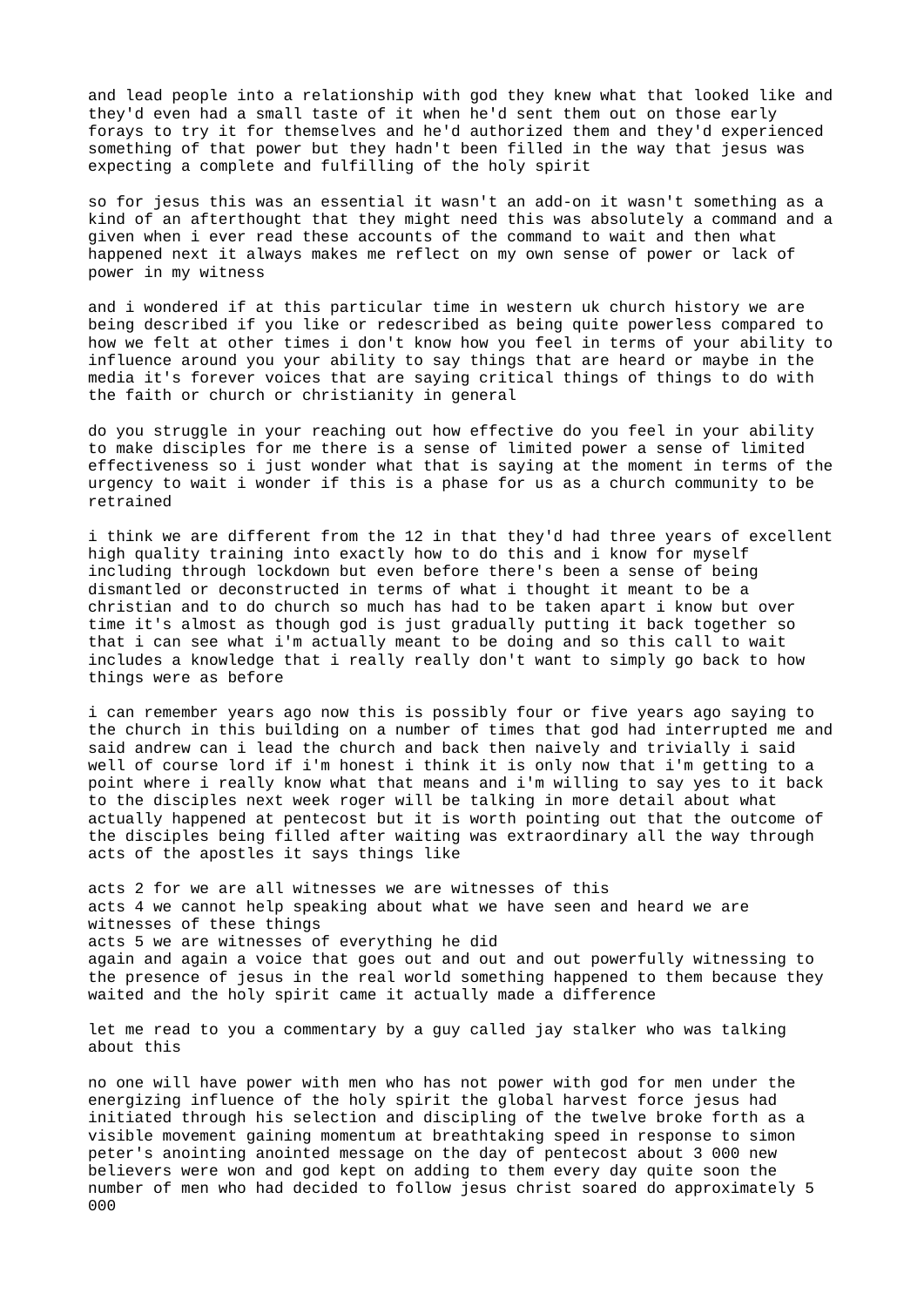you can read that in acts 4.

the movement called the way as it became known broadened further in jerusalem acts 5 and 6 spilled over into judea samaria as well as galilee acts 9 and spread to damascus acts 9 19 phoenicia cyprus and then antioch and it was there that christ's disciples were first called christians

something happened that just went rippling in all directions but first they had to wait michelle's already tried out our feelings in terms of how we gauge waiting times how are you at waiting i have a picture that i want you to have in your own mind for a moment and it's a picture of an athlete a sprinter on the starting blocks they've shaken themselves down they've positioned their hands down they've got their legs in the blocks they're all all crouched down and their head is looking down their track and they're waiting but they're not going anywhere yet they're primed they're ready but they're not going to go until the pistol fires

the disciples were trained they were ready they were already excited and inspired by the fact that he'd risen from the dead you see even though at his crucifixion or what his arrest and crucifixion they'd scattered and they were afraid now between resurrection and ascension they were different to that they'd had 40 days with the risen jesus i mean imagine that they were feeling confident that this could work but even they had to wait because they weren't empowered

so where are you do you feel trained do you know a sense of power or powerlessness instead all of this all of this process for us as a local church is jesus rewriting our tapes retraining us causing us to think in different ways and increasingly setting before us new possibilities for myself that is what lockdown has given me the possibility of new things and yet jesus is saying wait why is this so necessary why is waiting so vital in the christian life why is waiting part of the process

waiting requires us to lay down control waiting raises our appetite to not be in control but to see the holy spirit be in charge instead waiting comes out of a refusal to budge until we're truly led in a way that we can say i categorically know this

back in 2017 jane mullaney came and visited me and sat down and had a chat with me and she said i want to share a word that i think is from god and it's for you andrew and she made reference to moses in the wilderness leading the people of israel and she described that scenario that they had where they had the tent of meeting and they had the pillar of cloud during the day in the pillar of fire during night and wherever the cloud was they would up stakes and move and follow and jane said to me this is this is several years ago she said andrew i think you need to be that kind of leader for our kind of church where you camp out waiting for the presence of god and you don't move until the presence moves and at the time it really hit me it felt like a real message from god and here in 2021 it feels like this is the moment to learn how to actually do that

a period of waiting makes us ready for what god needs to do not through us but in us in the first instance last week val was talking about wilderness and i have to admit that quite a lot of the waiting that i've had to do in my life is to do with a transformation of my struggles and my impatience and my inability to understand and my desire to be in charge and in the wilderness and in the struggles god gradually strips away that self-reliance that we all are prone to and gradually day by day week by week month by month my appetite for waiting has risen waiting on god because he can do my life better than i can do my life

how are you at tasting and understanding your own emptiness my guess is it's a common experience to fill our heads and lives with distractions when life is tough for me it could be chocolate or pork pies or tv or the internet or whatever if i'm feeling low i will cloud or clutter my head with things to take away the sense of loss or confusion or upset but there's also part of me that is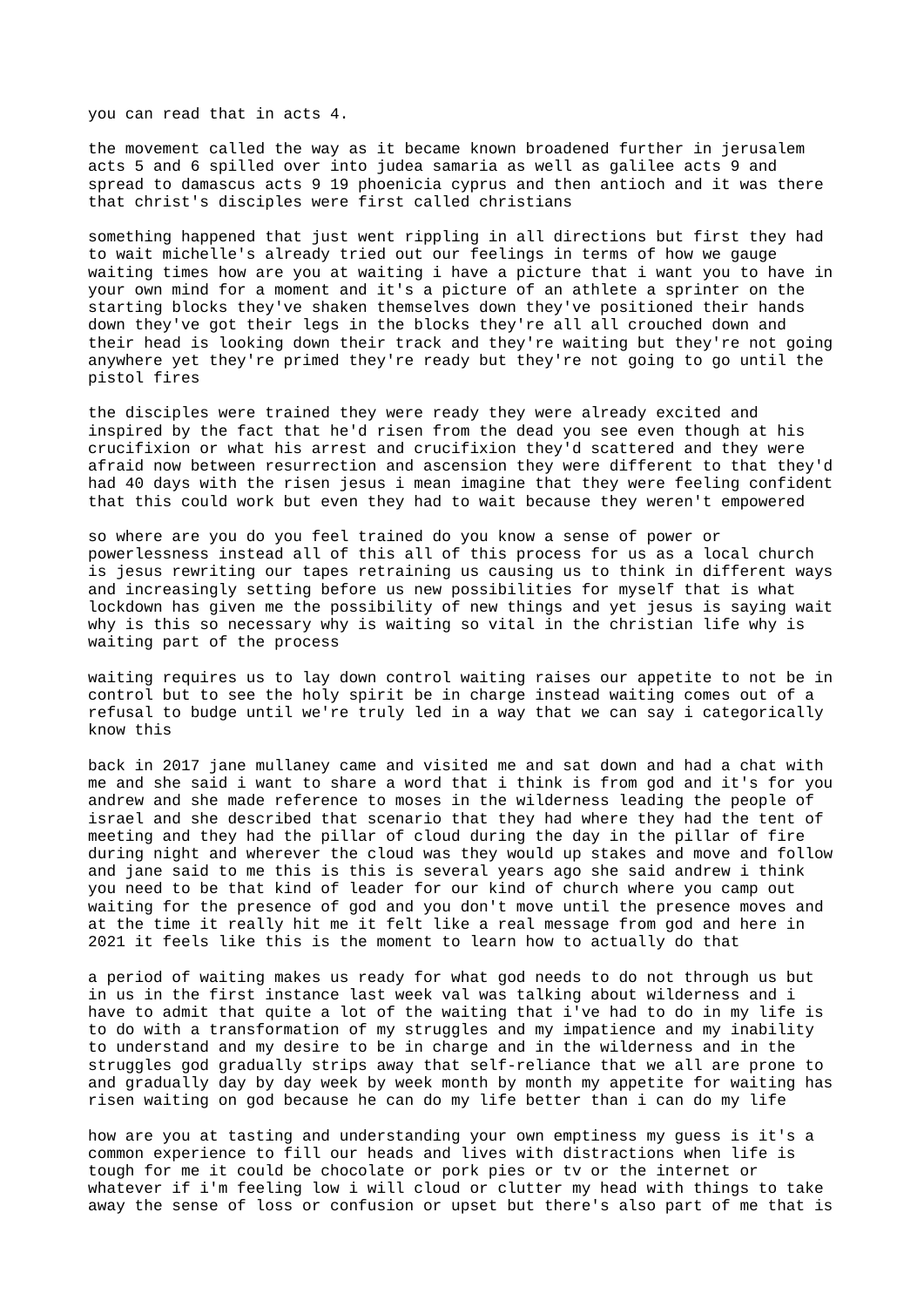actually learning to stay still long enough to realize maybe those moments of loss maybe those moments of moments of struggle are where there is room for god to do something deeper in me leaving the chocolates alone leaving the tv alone being quieter for longer tasting the emptiness more fully naming the hunger for what it really is and actually naming inadequacy

one of the things that is i think a cultural fact in a town like kennel worth is that we're quite often a room full of competent people who can pay our bills most of us who've got qualifications who can hold down jobs we're able and yet when it comes to us and god that's a problem when it comes to us and god

that's a weakness not a strength naming and recognizing inadequacy is a key feature that emerges out of a period of waiting waiting not for our own ideas to kick in not waiting for our our solutions to come from our own strengths but waiting for almighty god himself to do something that we can't do

let me read to you another passage this is earlier in one of the gospels matthew chapter 9 verses 14 to 17. this is fascinating it says this then

john's disciples came and asked him how is it that we and the pharisees fast often but your disciples do not fast jesus answered how can the guests of the bridegroom mourn while he is with them the time will come when the bridegroom will be taken from them and then they will fast no one sews a patch of unshrunk cloth onto an old garment for the patch will pull away from the garment making the tear worse neither do people pour new wine into old wineskins if they do the skins will burst the wine will run out and the wine skins will be ruined no they pour new wine into new wineskins and both are preserved

jesus was being quizzed on the religious behavior of his followers and he's saying while i'm here it's party time while i'm here everything works because they're following the empowered one but when i'm not here you're absolutely right they'll fast

this gave me a little window into what the disciples were probably doing for those 10 days between jesus ascension and pentecost they were feeling the loss of the bridegroom they were feeling the loss of the one who they loved and knew his love for them and suddenly they were without him empty inadequate longing for his return

isn't it fascinating in that passage jesus ties that longing to new wine and new wineskins you can't receive if you're filled with other things if you've been used before in another way you have to be completely starting from scratch with god and waiting for the new wine to come

how can i persuade you that this is something to walk towards what are the benefits of waiting on god well we know the famous passage in isaiah isaiah 40 verse 31 it says this

they that wait upon the lord shall renew their strength they shall mount up with wings as eagles they shall run and not be weary and they shall walk and not faint

that line has kind of turned into a fridge magnet or a bumper sticker or something you have on a saver screen on your computer but it is so fundamental those that wait on the lord it's a characteristic of followers if you lay down control you begin to submit to god properly that's key that's the first thing if you lay down control and wait you begin the journey of properly submitting to god which is it's room 101 it's the first basic for christians

the second thing benefits about waiting when you're waiting you recognize that you're not god and god is god when you're waiting and you're doing nothing you realize the universe is carrying on without you god is god you only know that in a period of extended waiting when you're passive because you're waiting there is space made inside of you for god to act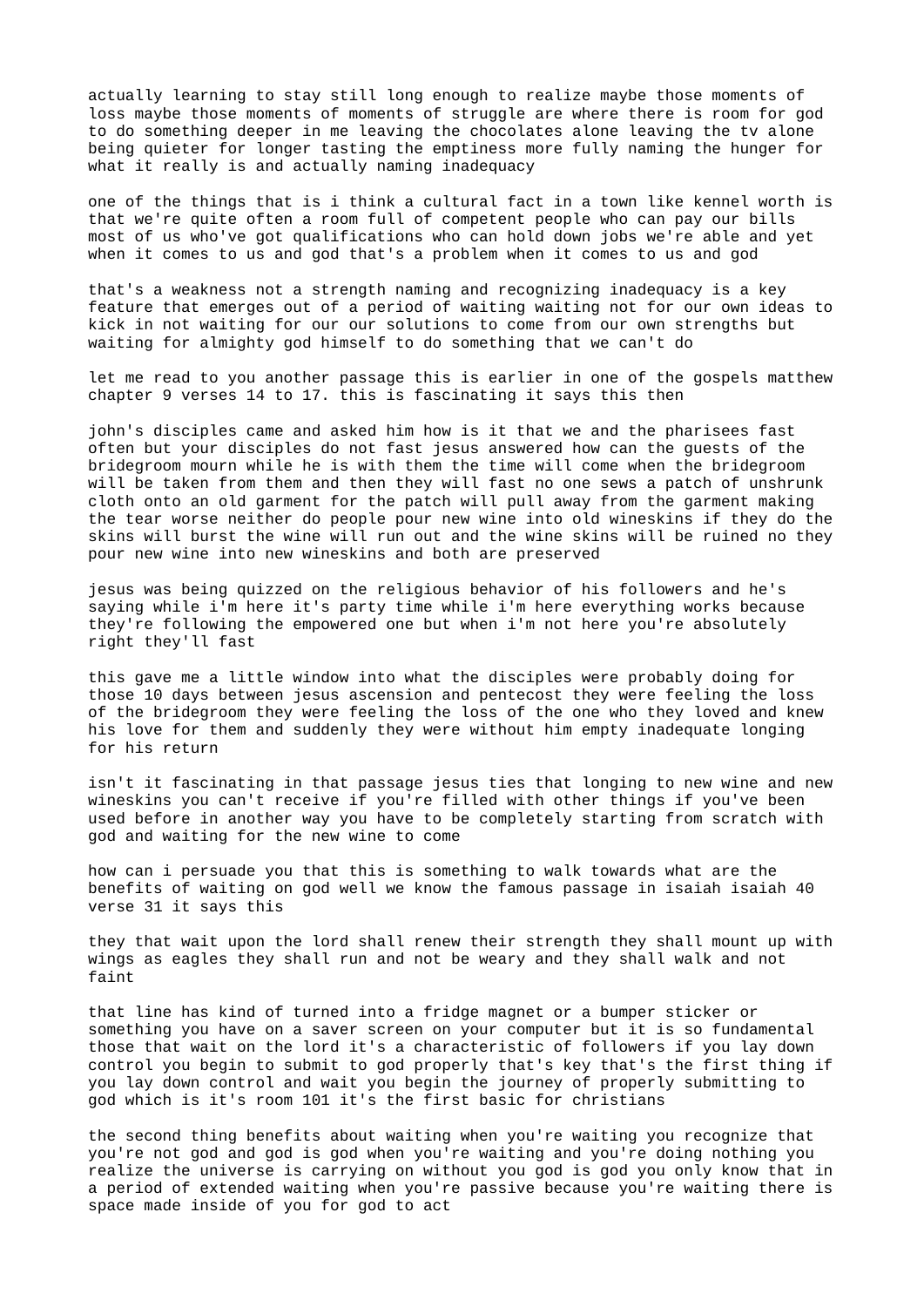how many of us are so continuously active and active with no gaps with a full diary with no space and god can't get near us and god can't change us and god can't adapt anything in us and god can't modify anything and god can't change anything fundamentally because we're never still

if we are passive truly consciously on purpose passive waiting for god he can do things in us deeply that can't happen when we're active and just the fourth point when we're waiting we actually get to know god better

i don't know about you that's kind of what i live for i would i would think my life would be meaningless if i couldn't know god better waiting makes room to get know god better

so this period of time that we're getting ready for as we come back to church is to wait for god to wait for almighty god to come and meet with us and to do things that he chooses to do where our own agendas are laid down

why have the leaders of this service in this church come to this conclusion i can only speak for myself but it is a common theme that we've all arrived at i'm longing and missing the jesus who can change the world

i'm just trying to get for a moment into the head of the 12 disciples after his ascension and they're staring up at the sky and the angels say he's going to come back don't worry but go and wait for now and they go back and they sit and they stroll and they walk and they twiddle their thumbs and they pray and they fast and they sit and they wait and the days go by and they long for jesus to be back they long for jesus to be with them because that was all they lived for to be with him and for him to lead them

i want to be honest with you i miss him in that way i miss him i long for him in that way i am weary of a shallow christian life that simply copes with jesus making me feel a bit better to get through my days i want more than that and i read in the gospel that acts that there is more than that i miss him

there's another dynamic that i was thinking about with the 12 being instructed by jesus to go back to jerusalem and wait and then there's this reference to 120 who gathered with them it's not a completely different number to the people who have often gathered here in this space in this building can you imagine the 120 meeting with the 12 and the chip 12 saying we're not doing anything for a while we're going to wait we're just going to stop we're going to stop what we've normally been doing because jesus told us to wait and to wait on the presents coming

what would the 120 do are we nearly there yet how long is this going to last but what's it for and why are we doing it and the 12 would say we're just going to wait we're going to wait like jesus told us to

this is going to be transformative to everyone who engages with it it may feel like wilderness but that's not bad it may feel like a waste of time but that might be good it may feel far too passive when your whole life is normally utterly active that will be great i'm determined that we will wait until god comes we as leaders are determined we're praying about it we're seeking god for this and our commitment is to wait until god begins to shape us and transformers and leaders and do work in us that only god can do

so my heart's desire for you and for me as we head into these weeks of a different kind of church experience is to be of one mind would you enter into this with us enter into this with me this is a call to wait for jesus by his holy spirit to come perhaps in a way that we've never seen before it's nothing to do with style preferences it's all to do with jesus himself coming and then the making of disciples like he wants us to do it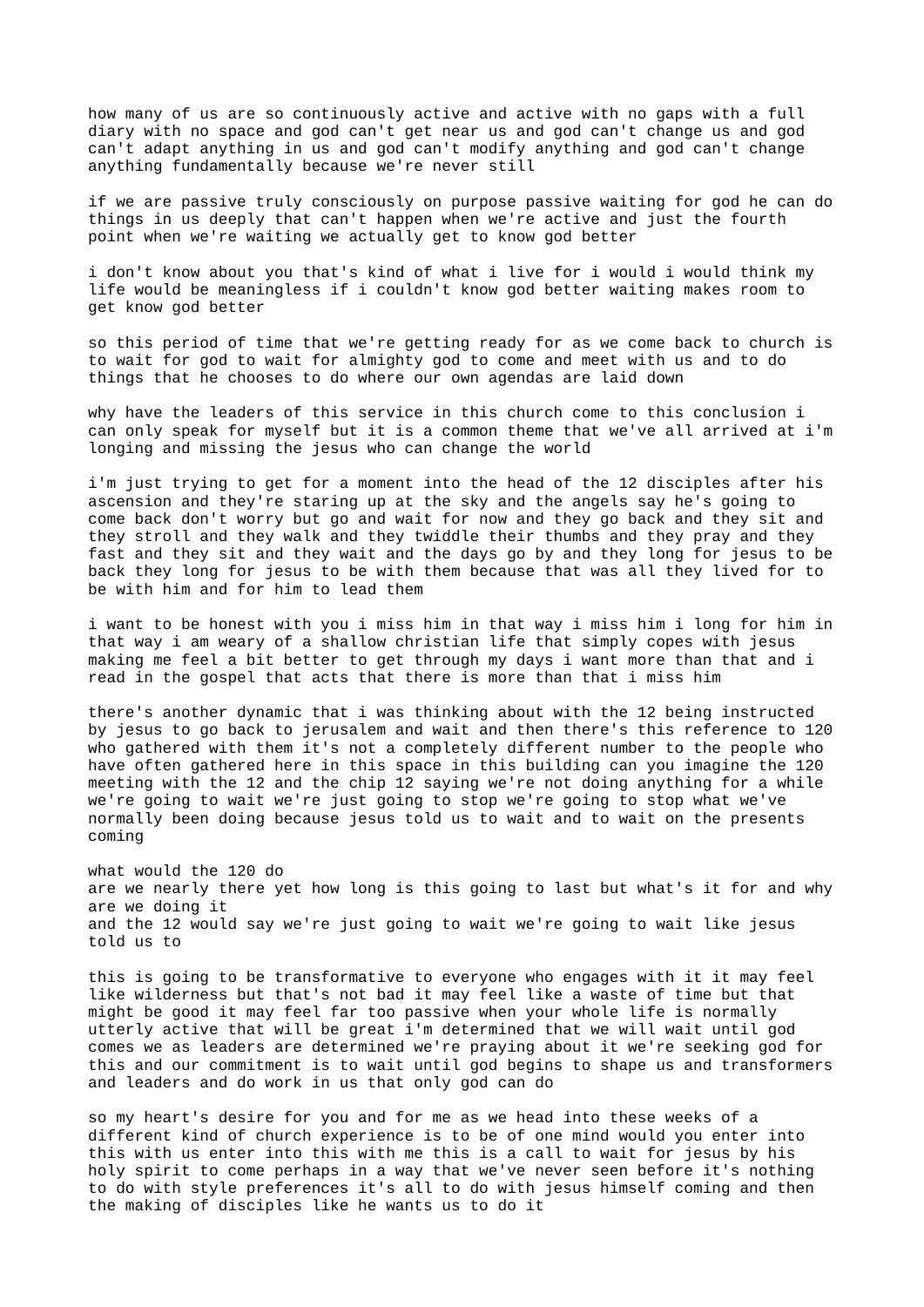so let me finish there with some prayers let's pray lord jesus this feels very odd it feels very strange it feels like walking into unknown territory but then again that's what the twelve went through they said goodbye to you and they waited lord jesus my heart's desire for me for this local church is that we wholeheartedly enter into a period of waiting waiting for you longing for you being changed by you so that whatever needs to be done can be done in us and eventually through us so holy spirit um be the leader of this church in jesus name amen we're just going to have a very brief video now this just gives you a moment to let some of that sink in [Music: instrumental] [Music: Holy Spirit by Bryan and Katie Torwalt] [Michelle:] so we're gonna carry on um with intercessions i tend to try and kind of work out in the world and then work my way back in again to kind of help focus my prayers on my mind um so yeah father god i want to bring to you the situation in israel and gaza right now lord i don't get all the ins and outs of it i don't understand everything that's going on but i see destruction and i see death and i see civil war going on i see all the horrific stuff going on and i hear the names of places in the bible that i know like nazareth and jerusalem and israel and god my heart breaks lord will you bring your peace to that place lord will you intervene in everything that's going on would you protect people would you protect the innocent i don't know what the best way to pray is but lord i know that you know what the best thing is i know that you know the best thing for that area for you know what needs to be said you know what needs to be done so god would you do it now jesus would you come alongside those people would you walk alongside them would you hold them would you take care of them put your loving arms around them lord intervene in that situation amen and father when i think of the uk and the stuff that's going on at the moment with the indian variant of covid spreading lords again i don't know why that's happening i don't know what's going on and lord i really don't want things to go back to the way that they were with restrictions so god would you intervene thank you lord that we have got vaccines thank you that more and more people are being vaccinated and that will put a stop to this but god would you intervene right now and stop this variant from spreading thank you lord that we are able to have the restrictions relaxed a bit thank you that i get to go and hug my family properly from monday thank you that i can spend time with more people that are groups can meet together again in gardens thank you that you have moved in that situation but god yeah would you stop this indian variant would you stop the kent very would you stop it oh lord would you intervene amen